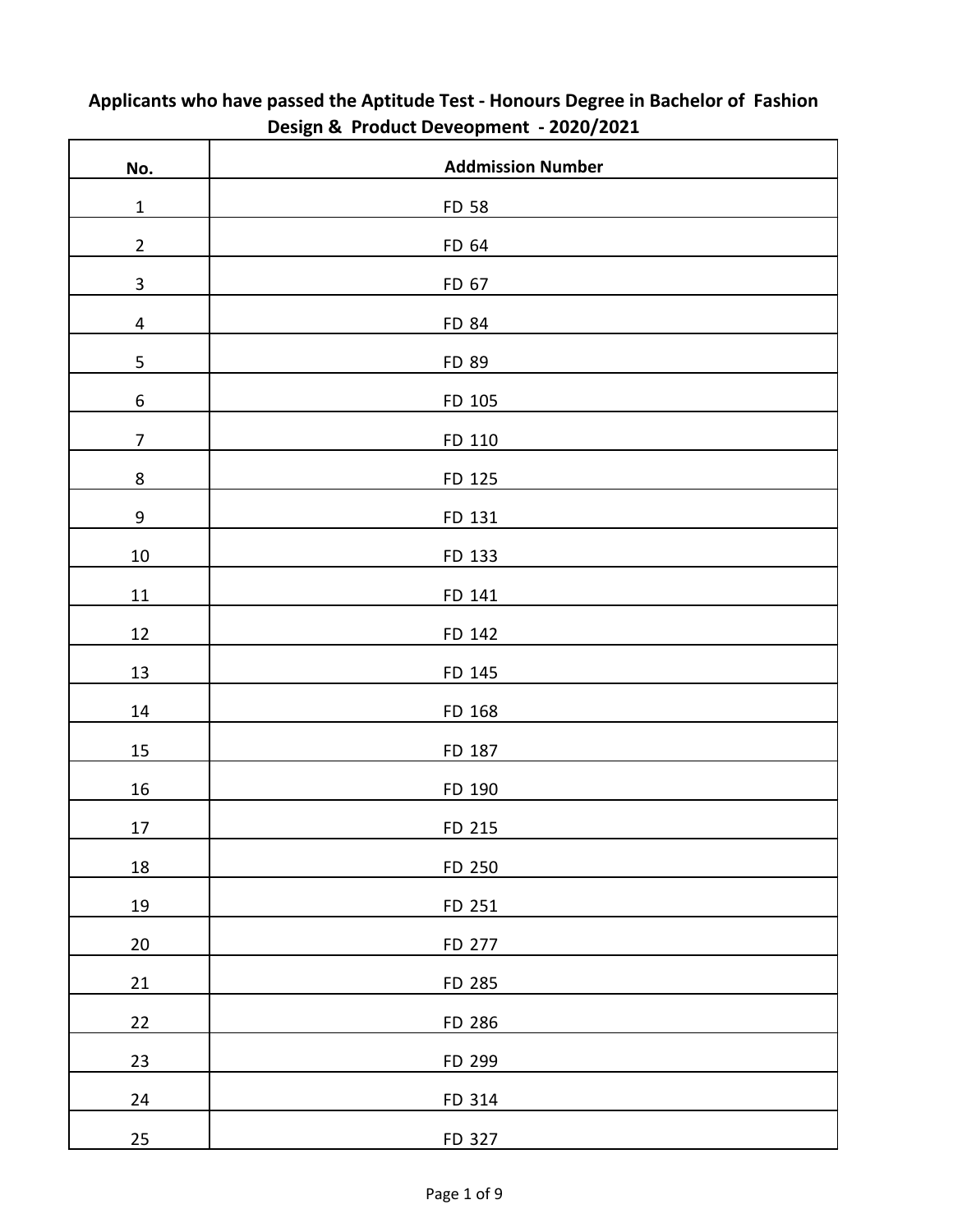| 26        | FD 336 |
|-----------|--------|
| $27$      | FD 338 |
| <b>28</b> | FD 344 |
| 29        | FD 352 |
| 30        | FD 358 |
| 31        | FD 367 |
| 32        | FD 369 |
| 33        | FD 375 |
| 34        | FD 376 |
| 35        | FD 377 |
| 36        | FD 385 |
| 37        | FD 395 |
| 38        | FD 396 |
| 39        | FD 398 |
| 40        | FD 399 |
| 41        | FD 400 |
| 42        | FD 409 |
| 43        | FD 412 |
| 44        | FD 413 |
| 45        | FD 422 |
| 46        | FD 443 |
| 47        | FD 454 |
| 48        | FD 460 |
| 49        | FD 464 |
| 50        | FD 466 |
| 51        | FD 470 |
| 52        | FD 473 |
| 53        | FD 476 |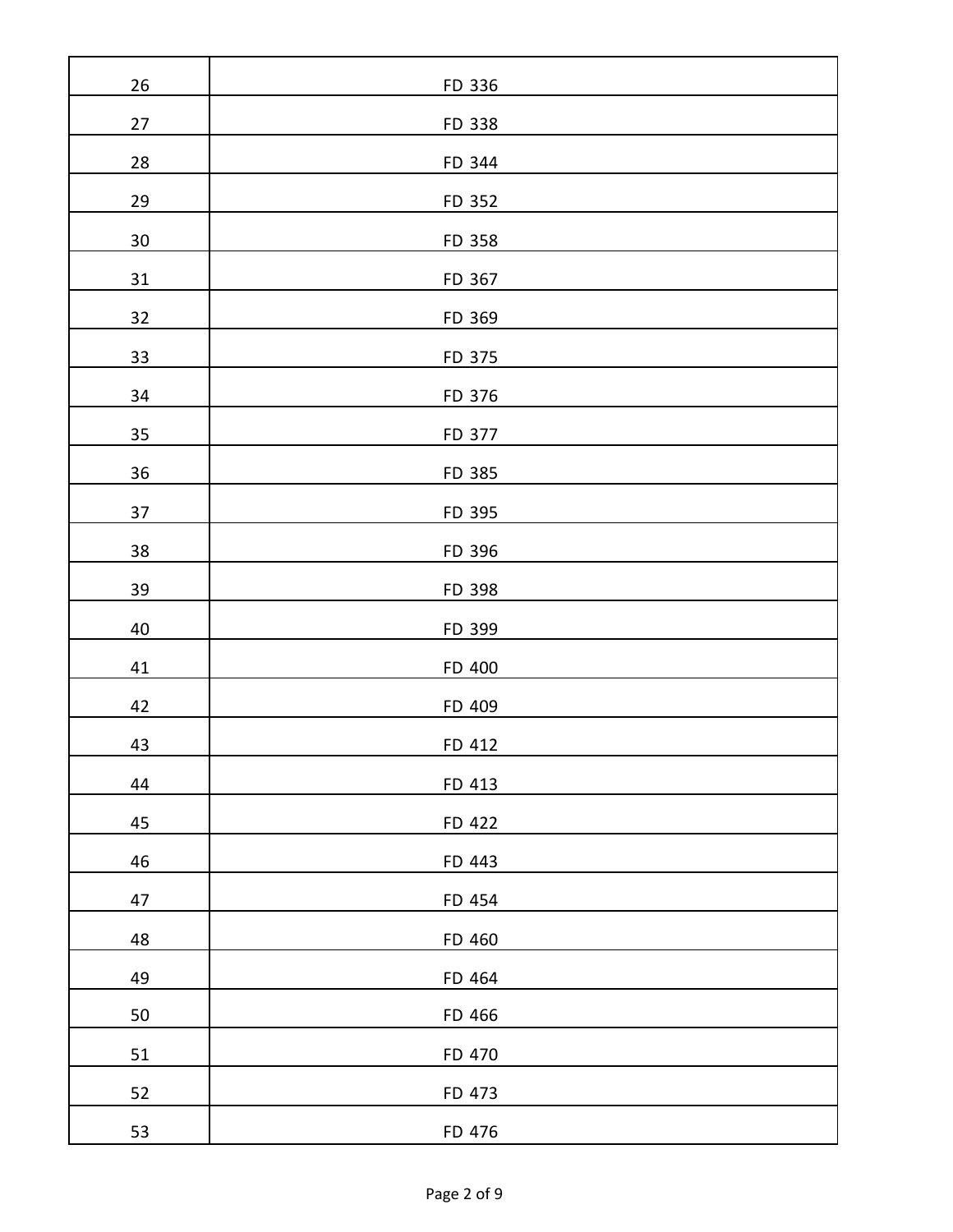| 54         | FD 477 |
|------------|--------|
| 55         | FD 479 |
| 56         | FD 481 |
| 57         | FD 488 |
| 58         | FD 489 |
| 59         | FD 492 |
| 60         | FD 526 |
| 61         | FD 536 |
| 62         | FD 541 |
| 63         | FD 546 |
| 64         | FD 564 |
| 65         | FD 566 |
| 66         | FD 578 |
| 67         | FD 592 |
| 68         | FD 599 |
| 69         | FD 616 |
| $70\,$     | FD 619 |
| $71\,$     | FD 629 |
| $72\,$     | FD 642 |
| $73\,$     | FD 657 |
| 74         | FD 662 |
| $75\,$     | FD 665 |
| $76\,$     | FD 666 |
| $77\,$     | FD 670 |
| ${\bf 78}$ | FD 696 |
| 79         | FD 701 |
| $80\,$     | FD 712 |
| 81         | FD 721 |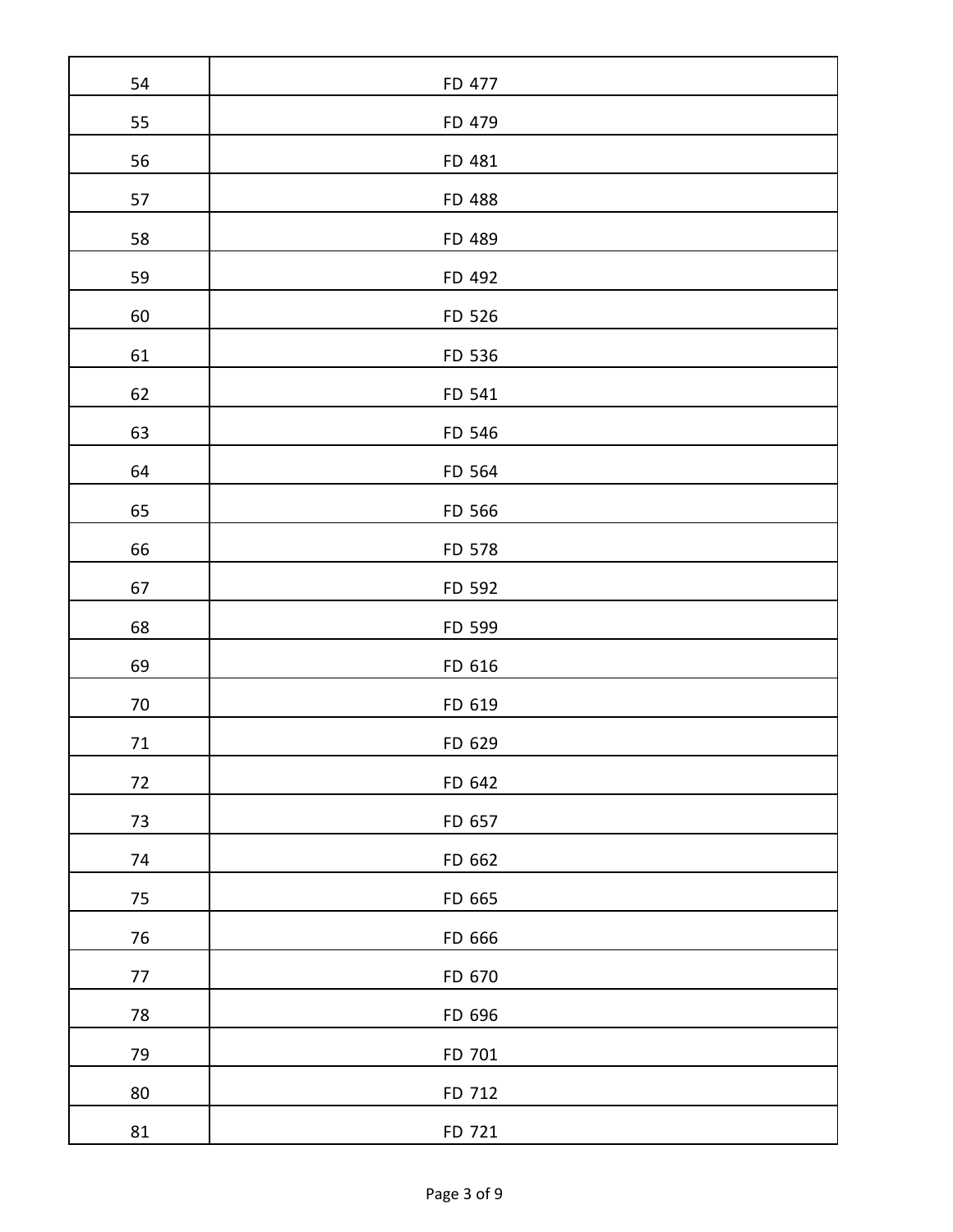| 82  | FD 722 |
|-----|--------|
| 83  | FD 733 |
| 84  | FD 739 |
| 85  | FD 741 |
| 86  | FD 747 |
| 87  | FD 751 |
| 88  | FD 758 |
| 89  | FD 788 |
| 90  | FD 802 |
| 91  | FD 817 |
| 92  | FD 832 |
| 93  | FD 855 |
| 94  | FD 872 |
| 95  | FD 874 |
| 96  | FD 882 |
| 97  | FD 883 |
| 98  | FD 893 |
| 99  | FD 901 |
| 100 | FD 902 |
| 101 | FD 903 |
| 102 | FD 907 |
| 103 | FD 933 |
| 104 | FD 944 |
| 105 | FD 946 |
| 106 | FD 947 |
| 107 | FD 949 |
| 108 | FD 971 |
| 109 | FD 984 |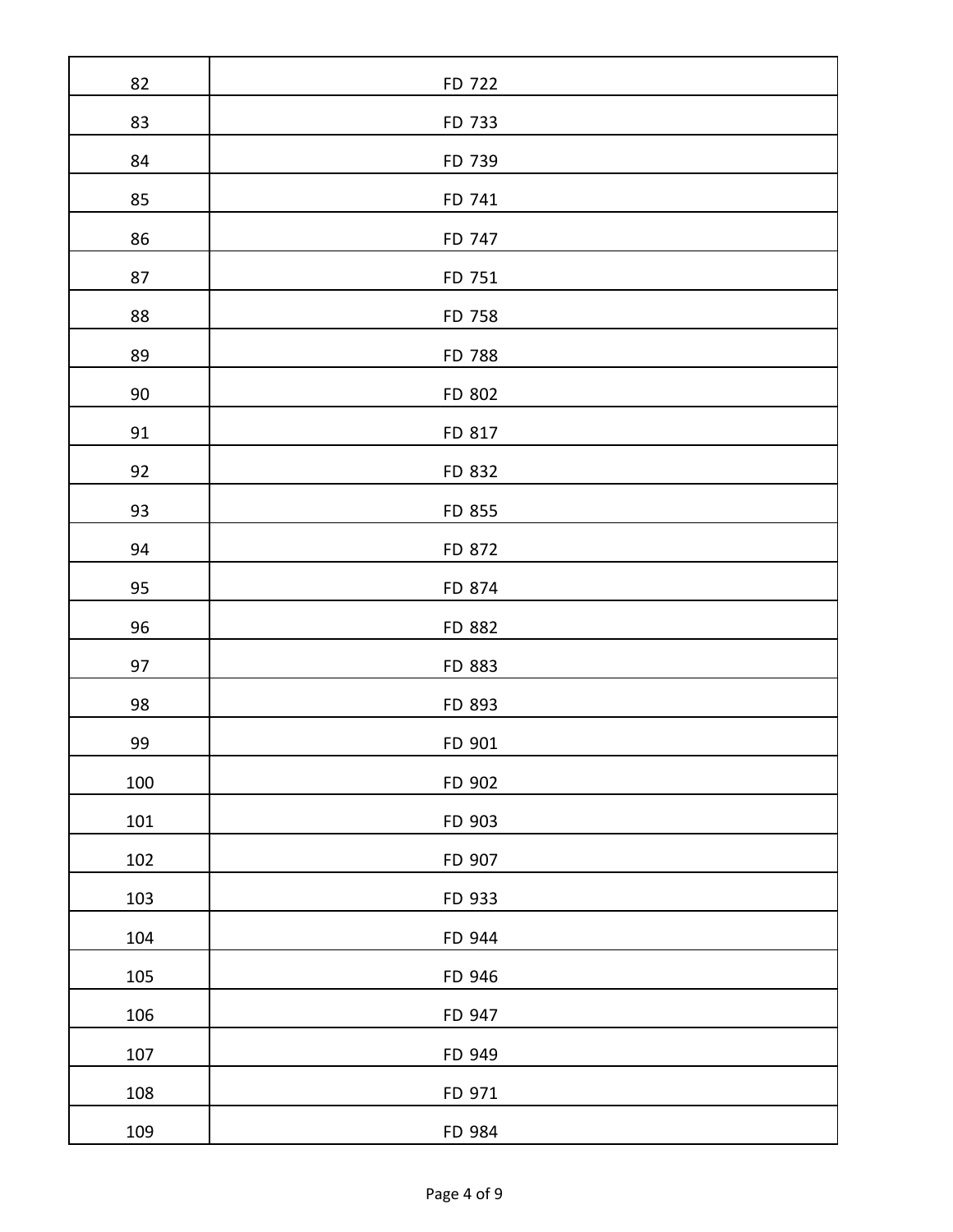| 110 | FD 994  |
|-----|---------|
| 111 | FD 1000 |
| 112 | FD 1007 |
| 113 | FD 1013 |
| 114 | FD 1051 |
| 115 | FD 1059 |
| 116 | FD 1065 |
| 117 | FD 1070 |
| 118 | FD 1107 |
| 119 | FD 1151 |
| 120 | FD 1152 |
| 121 | FD 1176 |
| 122 | FD 1185 |
| 123 | FD 1190 |
| 124 | FD 1204 |
| 125 | FD 1206 |
| 126 | FD 1208 |
| 127 | FD 1230 |
| 128 | FD 1281 |
| 129 | FD 1282 |
| 130 | FD 1292 |
| 131 | FD 1309 |
| 132 | FD 1310 |
| 133 | FD 1311 |
| 134 | FD 1377 |
| 135 | FD 1379 |
| 136 | FD 1414 |
| 137 | FD 1431 |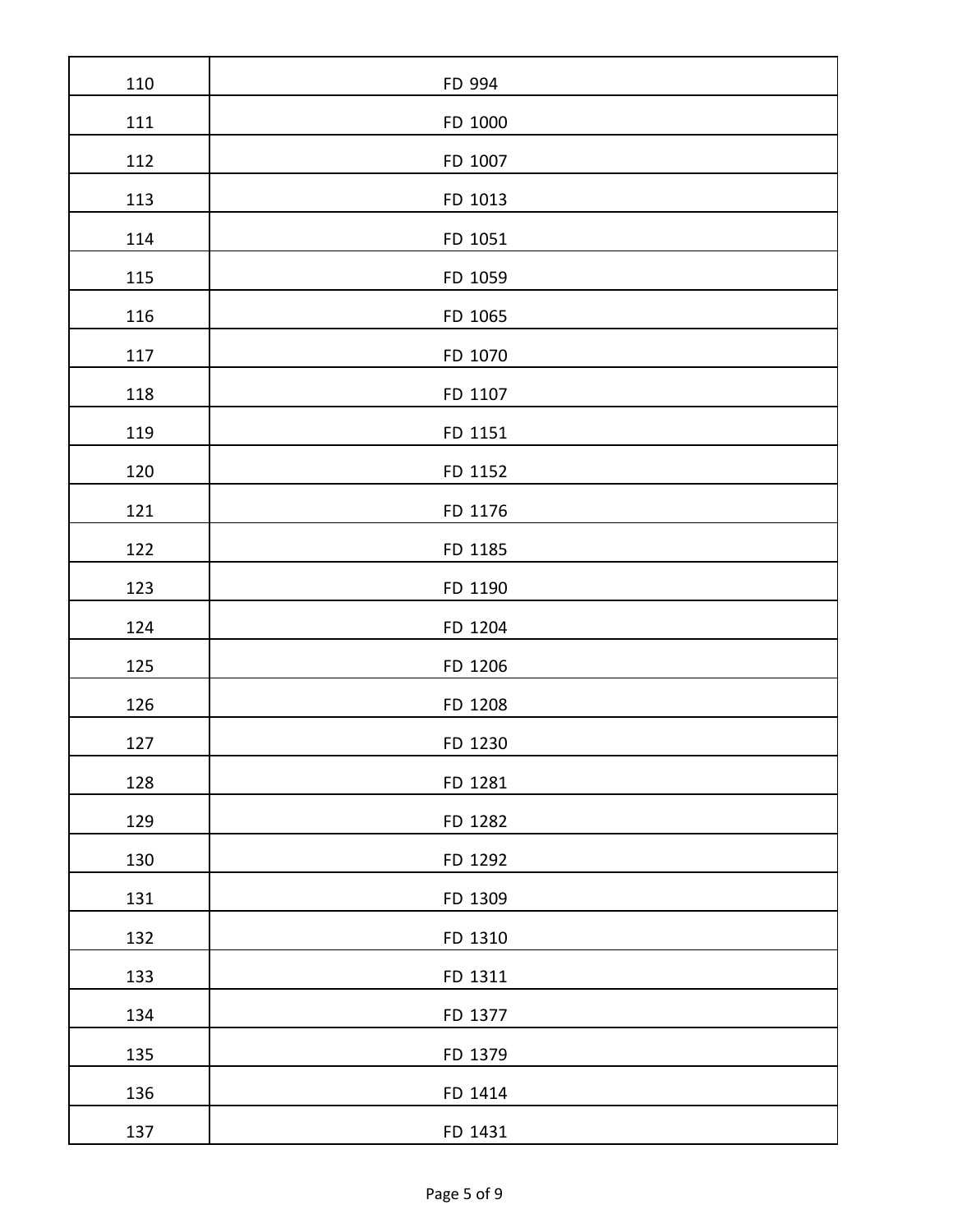| 138 | FD 1439 |
|-----|---------|
| 139 | FD 1450 |
| 140 | FD 1456 |
| 141 | FD 1458 |
| 142 | FD 1479 |
| 143 | FD 1485 |
| 144 | FD 1499 |
| 145 | FD 1503 |
| 146 | FD 1528 |
| 147 | FD 1535 |
| 148 | FD 1556 |
| 149 | FD 1603 |
| 150 | FD 1605 |
| 151 | FD 1615 |
| 152 | FD 1617 |
| 153 | FD 1620 |
| 154 | FD 1623 |
| 155 | FD 1625 |
| 156 | FD 1626 |
| 157 | FD 1630 |
| 158 | FD 1638 |
| 159 | FD 1646 |
| 160 | FD 1668 |
| 161 | FD 1681 |
| 162 | FD 1696 |
| 163 | FD 1703 |
| 164 | FD 1715 |
| 165 | FD 1719 |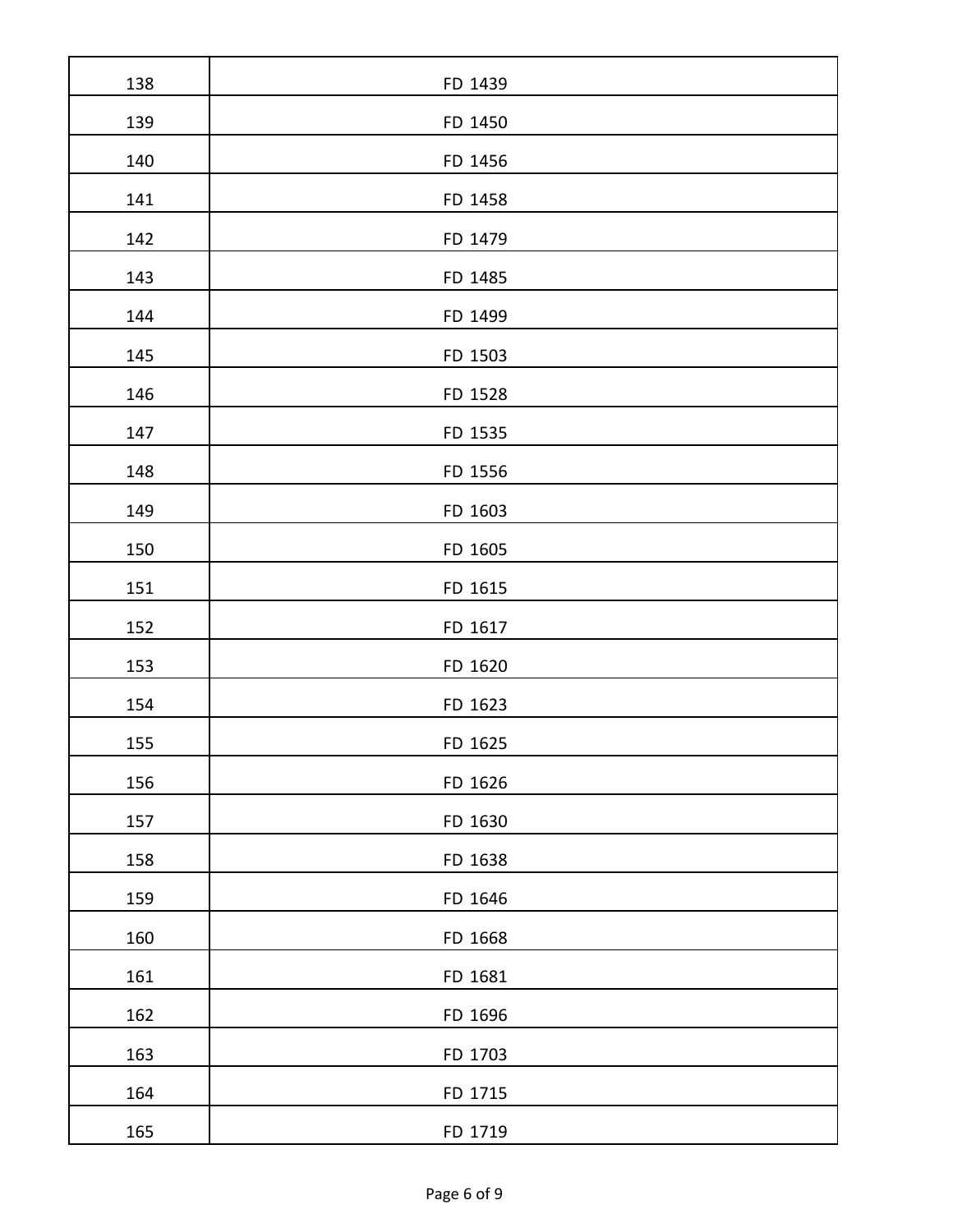| 166 | FD 1733 |
|-----|---------|
| 167 | FD 1748 |
| 168 | FD 1802 |
| 169 | FD 1803 |
| 170 | FD 1820 |
| 171 | FD 1873 |
| 172 | FD 1882 |
| 173 | FD 1889 |
| 174 | FD 1893 |
| 175 | FD 1903 |
| 176 | FD 1911 |
| 177 | FD 1912 |
| 178 | FD 1916 |
| 179 | FD 1918 |
| 180 | FD 1935 |
| 181 | FD 1954 |
| 182 | FD 1969 |
| 183 | FD 1971 |
| 184 | FD 1972 |
| 185 | FD 1978 |
| 186 | FD 1990 |
| 187 | FD 1994 |
| 188 | FD 2001 |
| 189 | FD 2005 |
| 190 | FD 2025 |
| 191 | FD 2040 |
| 192 | FD 2056 |
| 193 | FD 2057 |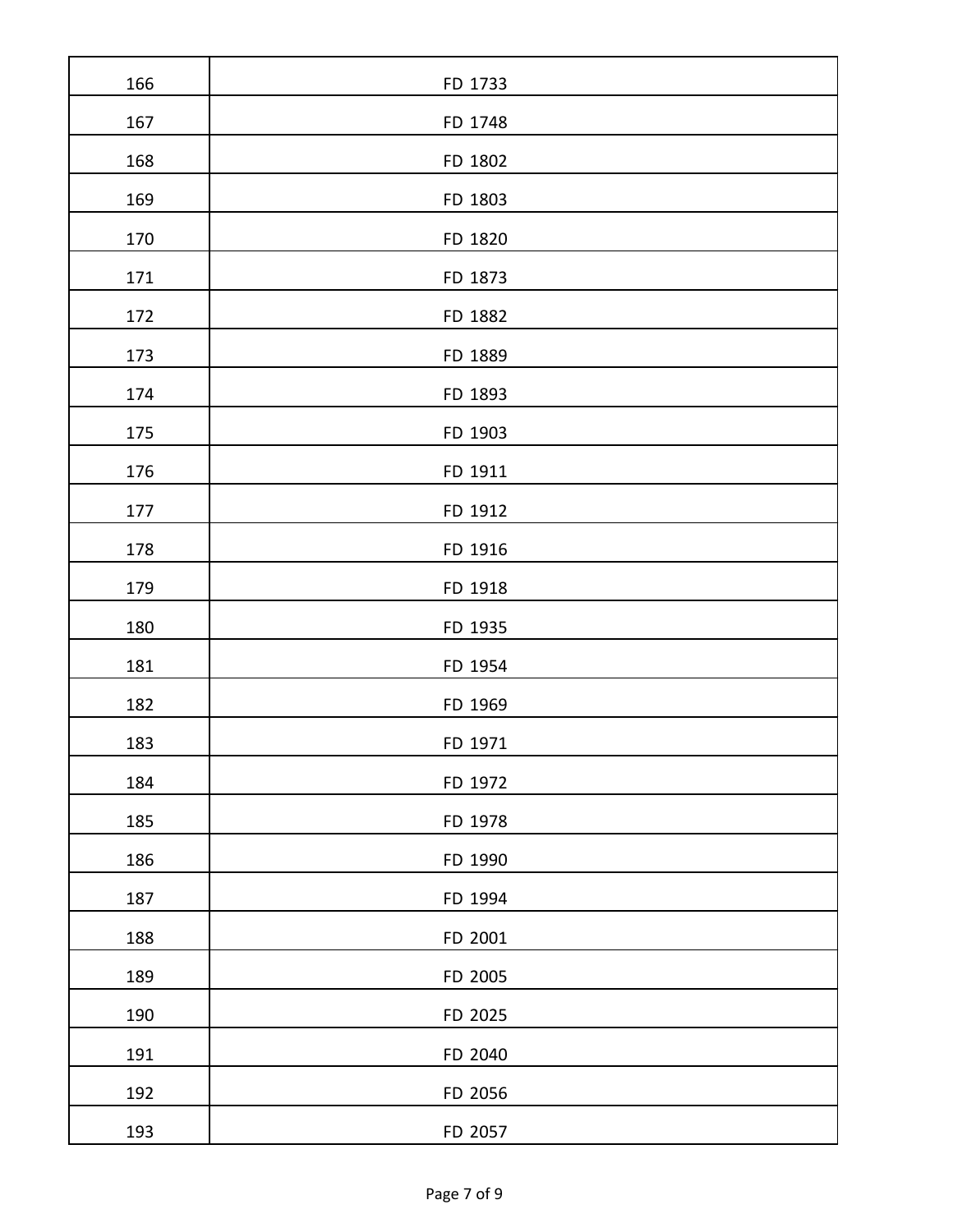| 194 | FD 2070 |
|-----|---------|
| 195 | FD 2071 |
| 196 | FD 2077 |
| 197 | FD 2105 |
| 198 | FD 2116 |
| 199 | FD 2117 |
| 200 | FD 2118 |
| 201 | FD 2122 |
| 202 | FD 2131 |
| 203 | FD 2135 |
| 204 | FD 2153 |
| 205 | FD 2167 |
| 206 | FD 2180 |
| 207 | FD 2210 |
| 208 | FD 2219 |
| 209 | FD 2221 |
| 210 | FD 2223 |
| 211 | FD 2236 |
| 212 | FD 2259 |
| 213 | FD 2274 |
| 214 | FD 2305 |
| 215 | FD 2342 |
| 216 | FD 2344 |
| 217 | FD 2351 |
| 218 | FD 2370 |
| 219 | FD 2385 |
| 220 | FD 2394 |
| 221 | FD 2398 |